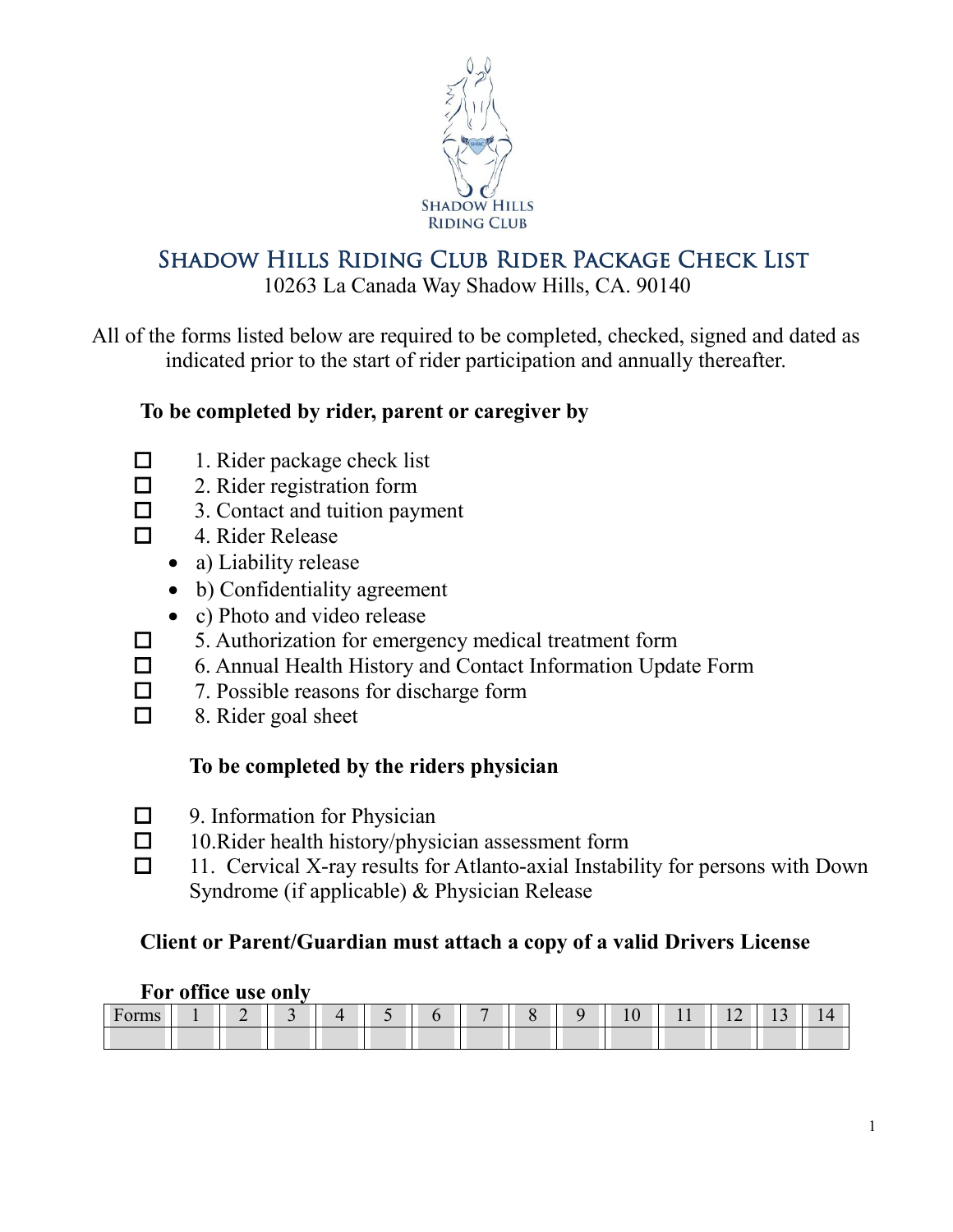

## Rider Registration

| <b>Program Information</b> |  |                                                                                                                                                                                                                                |
|----------------------------|--|--------------------------------------------------------------------------------------------------------------------------------------------------------------------------------------------------------------------------------|
|                            |  | Participant Name: Phone: Phone: Phone: Phone: Phone: Phone: Phone: Phone: Phone: Phone: Phone: Phone: Phone: Phone: Phone: Phone: Phone: Phone: Phone: Phone: Phone: Phone: Phone: Phone: Phone: Phone: Phone: Phone: Phone: P |
|                            |  | DOB________________________Age______Height___________Weight_____________Gender M F                                                                                                                                             |
|                            |  |                                                                                                                                                                                                                                |
|                            |  |                                                                                                                                                                                                                                |
|                            |  | Mobility status (walks unassisted, assistant devices, etc) ______________________                                                                                                                                              |
|                            |  |                                                                                                                                                                                                                                |
|                            |  |                                                                                                                                                                                                                                |
|                            |  | Behaviors (impulsive, fearful, frustration tolerance) __________________________                                                                                                                                               |
|                            |  | Medications Taken                                                                                                                                                                                                              |
|                            |  |                                                                                                                                                                                                                                |
|                            |  |                                                                                                                                                                                                                                |
| Allergies                  |  |                                                                                                                                                                                                                                |
|                            |  |                                                                                                                                                                                                                                |
|                            |  |                                                                                                                                                                                                                                |
|                            |  |                                                                                                                                                                                                                                |
|                            |  | Personal Goals (fill in the areas that apply) ___________________________________                                                                                                                                              |
|                            |  | Physical and the contract of the contract of the contract of the contract of the contract of the contract of the contract of the contract of the contract of the contract of the contract of the contract of the contract of t |
|                            |  | Cognitive Sales Constants and the Constant of the Constant of the Constant of the Constant of the Constant of the Constant of the Constant of the Constant of the Constant of the Constant of the Constant of the Constant of  |
| Social/Behavioral          |  |                                                                                                                                                                                                                                |
|                            |  |                                                                                                                                                                                                                                |
| Other                      |  |                                                                                                                                                                                                                                |
|                            |  | Availability for the Shadow Hills Program (Check all available times and days)                                                                                                                                                 |
|                            |  | Tuesday am_________ Tuesday afternoon__________ Thursday am________                                                                                                                                                            |
|                            |  | Thursday afternoon_________ Saturday am_________ Saturday afternoon_______                                                                                                                                                     |
| <b>Start Date</b>          |  | (Decided at the assessment)                                                                                                                                                                                                    |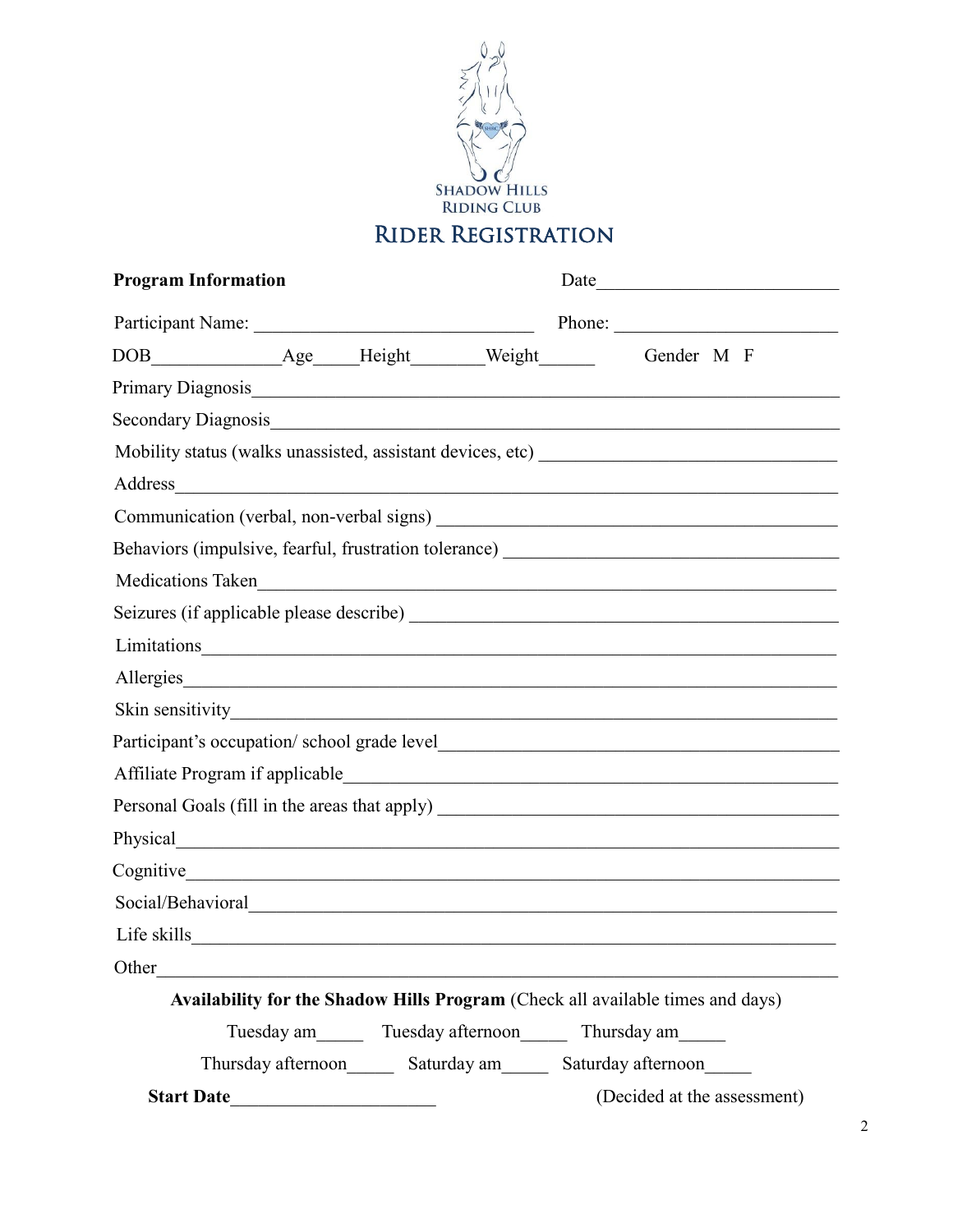

# Client Contact and Tuition Information

| Names of parents/guardian:      |                                        |                                                                                                                                                                                                                                                                                                                                                                                            |  |  |  |  |
|---------------------------------|----------------------------------------|--------------------------------------------------------------------------------------------------------------------------------------------------------------------------------------------------------------------------------------------------------------------------------------------------------------------------------------------------------------------------------------------|--|--|--|--|
|                                 |                                        |                                                                                                                                                                                                                                                                                                                                                                                            |  |  |  |  |
|                                 |                                        |                                                                                                                                                                                                                                                                                                                                                                                            |  |  |  |  |
| <b>Best Emergency Contact:</b>  |                                        |                                                                                                                                                                                                                                                                                                                                                                                            |  |  |  |  |
|                                 |                                        |                                                                                                                                                                                                                                                                                                                                                                                            |  |  |  |  |
| Parent occupation and employer: |                                        |                                                                                                                                                                                                                                                                                                                                                                                            |  |  |  |  |
|                                 |                                        |                                                                                                                                                                                                                                                                                                                                                                                            |  |  |  |  |
| Mother                          |                                        |                                                                                                                                                                                                                                                                                                                                                                                            |  |  |  |  |
|                                 |                                        |                                                                                                                                                                                                                                                                                                                                                                                            |  |  |  |  |
|                                 |                                        |                                                                                                                                                                                                                                                                                                                                                                                            |  |  |  |  |
|                                 |                                        |                                                                                                                                                                                                                                                                                                                                                                                            |  |  |  |  |
|                                 |                                        |                                                                                                                                                                                                                                                                                                                                                                                            |  |  |  |  |
|                                 |                                        |                                                                                                                                                                                                                                                                                                                                                                                            |  |  |  |  |
| O Credit Card                   |                                        |                                                                                                                                                                                                                                                                                                                                                                                            |  |  |  |  |
|                                 |                                        |                                                                                                                                                                                                                                                                                                                                                                                            |  |  |  |  |
|                                 |                                        |                                                                                                                                                                                                                                                                                                                                                                                            |  |  |  |  |
|                                 |                                        |                                                                                                                                                                                                                                                                                                                                                                                            |  |  |  |  |
|                                 | Please tell us how you will be paying: | Father Cell Email Email<br>How were you referred to Shadow Hills Riding Club?<br><u>Letting</u> Club and the state of the state of the Shadow Hills Riding Club?<br><u>Letting Club and the state of the state of the state of the state of the state of the state o</u><br>2013 PROGRAM TUITION PAYMENT DETAILS<br>$\overline{O}$ Check (please make payable to Shadow Hills Riding Club) |  |  |  |  |

start of each session.

Signature of Rider or Legal Guardian\_\_\_\_\_\_\_\_\_\_\_\_\_\_\_\_\_\_\_\_\_\_\_\_\_\_\_\_\_\_ Date\_\_\_\_\_\_\_\_\_\_\_\_\_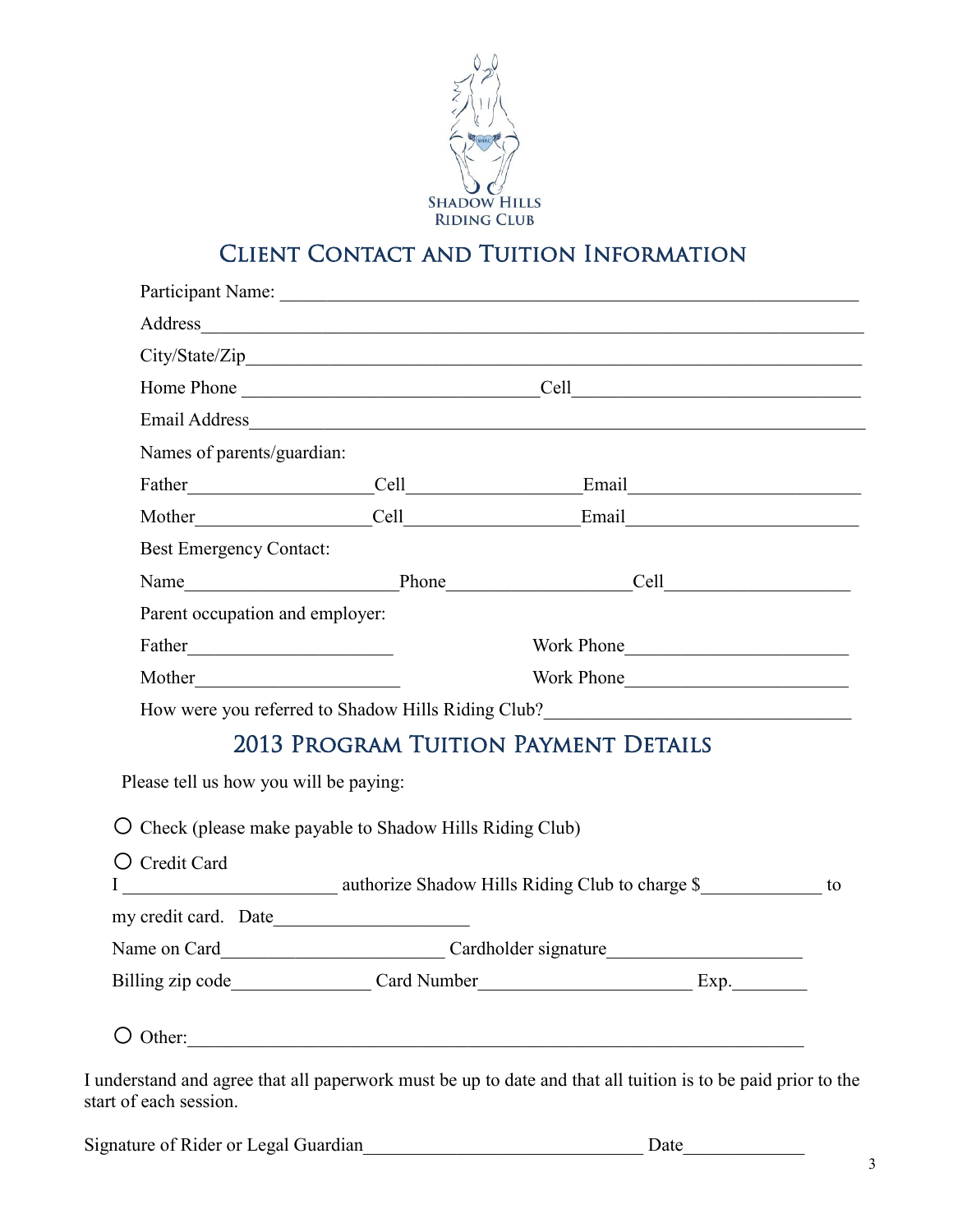

### Rider Liability Release, Confidentiality Agreement, Photo & Video Release

Participant Name: \_\_\_\_\_\_\_\_\_\_\_\_\_\_\_\_\_\_\_\_\_\_\_\_\_\_\_\_\_\_\_\_\_\_\_\_\_\_\_\_\_\_ Date: \_\_\_\_\_\_\_\_\_\_\_\_

Parent/Legal Guardian/ Conservator (if applicable)

#### **Liability Release:**

Name of Parent/Guardian/Conservator

I acknowledge the risks and potential risks for horseback riding and activities in and around a facility where horses are kept and farm machinery operated. However, I feel that the possible benefits to me/my son/my daughter/my ward are greater than the risk assumed. Intending legally to bind myself, my heirs, and assigns, executors or administrators, I hereby waive and release forever all claims for loss or damages of any kind against Shadow Hills Equestrian Center and the non-profit program Shadow Hills Riding Club, its' Board of Directors, Instructors, Therapists, aids, Volunteers and employees for any and all injuries and losses that I/my son/my daughter/my ward may sustain while participating in the Shadow Hills Riding Club program. This release includes without limitation the risk of negligent instruction and supervision. I engage in activities at the Shadow Hills Equestrian Center voluntarily with knowledge of the risks and I assume all risks of injury, death, and property damage that may result. I agree to bear any loss myself. I acknowledge that Shadow Hills Equestrian Center and the non-profit program Shadow Hills Riding Club and the property owners are materially relying on this waiver and assumption of risk in allowing me/my son/my daughter/my ward to participate in the Shadow Hills Riding Club activities on the property of Shadow Hills Equestrian Center.

Date Signature

(Participant, Parent or Caregiver)

#### **Confidentiality Agreement:**

I understand that all the information (written and verbal) about participants at this Professional Association of Therapeutic Horsemanship (PATH, International center) is confidential and not to be shared with anyone without expressed written consent of the participant and their parent/guardian in the case of a minor.

Date Signature

(Participant, Parent or Caregiver)

#### **Photo and Video Release:**

I consent to and authorize

\_\_\_\_\_\_\_\_\_ I do not consent to nor do I authorize

The use and reproduction by Shadow Hills Riding Club of any other audio/visual materials taken of me/my son/my daughter/my ward for distribution to the public for promotional printed materials, educational activities or for any other use for the benefit of the program.

Date Signature

(Participant, Parent or Caregiver)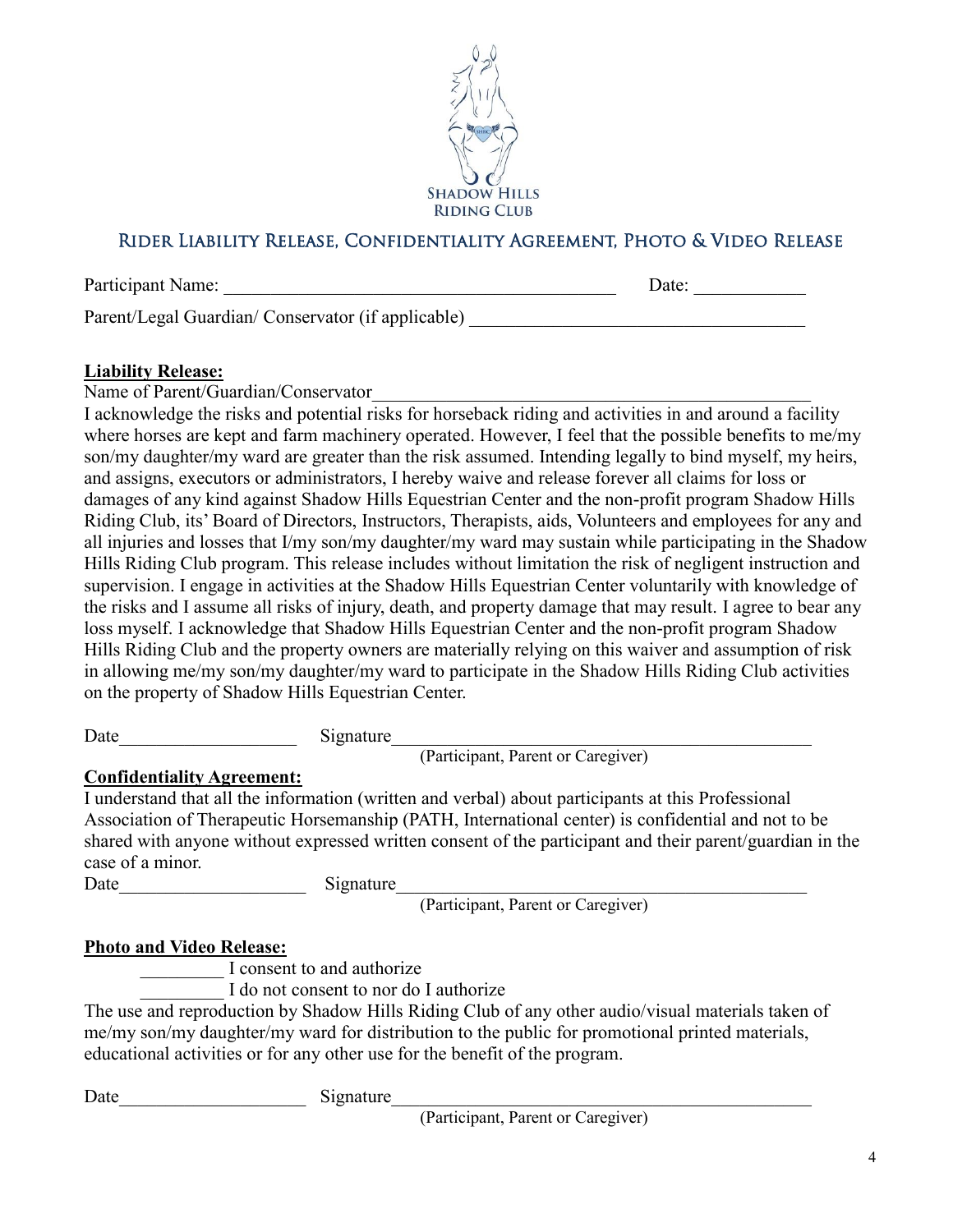

### Authorization for Emergency Medical Treatment Form

| Name                                  | <b>DOB</b> | Phone                      |
|---------------------------------------|------------|----------------------------|
| Address                               |            |                            |
| Physician's Name                      |            | Preferred Medical Facility |
| Health Insurance Company              |            | Policy $\#$                |
| Allergies to Medications              |            |                            |
| <b>Current Medications</b>            |            |                            |
| In the Event of an Emergency Contact: |            |                            |
| Relation<br>Name                      |            | Phone                      |
| Name                                  | Relation   | Phone                      |

#### **Consent for Emergency Medical Treatment:**

In the event of an Emergency medical aid/treatment is required due to illness or injury during the process of receiving services, or while being on the property of the agency, I authorize \_\_\_\_\_\_\_\_\_\_\_\_\_\_\_\_\_\_\_\_\_\_\_\_\_\_\_\_\_\_\_\_\_\_\_\_\_\_\_\_\_ to:

(Center's Name)

- 1. Secure and retain medical treatment and transportation if needed.
- 2. Release client records upon request to the authorized individual or agency involved in the medical emergency treatment.

 This authorization includes x-rays surgery, hospitalization, medication and any treatment procedure deemed "life-saving" by the physician. This provision will only be invoked if the person(s) above is unable to be reached.

Date Consent Signature

Client, Parent or Legal Guardian

#### **Non-Consent for Emergency Medical Treatment:**

I do not give my consent for emergency medical treatment/aid in the case of illness or injury during the process of receiving services or while being on the property of the agency. Parent or legal guardian will remain on site at all times during equine assisted activity In the event emergency treatment/aid is required, I wish the following procedure to take place

 $\mathcal{L}_\mathcal{L} = \{ \mathcal{L}_\mathcal{L} = \{ \mathcal{L}_\mathcal{L} = \{ \mathcal{L}_\mathcal{L} = \{ \mathcal{L}_\mathcal{L} = \{ \mathcal{L}_\mathcal{L} = \{ \mathcal{L}_\mathcal{L} = \{ \mathcal{L}_\mathcal{L} = \{ \mathcal{L}_\mathcal{L} = \{ \mathcal{L}_\mathcal{L} = \{ \mathcal{L}_\mathcal{L} = \{ \mathcal{L}_\mathcal{L} = \{ \mathcal{L}_\mathcal{L} = \{ \mathcal{L}_\mathcal{L} = \{ \mathcal{L}_\mathcal{$  $\mathcal{L}_\mathcal{L} = \{ \mathcal{L}_\mathcal{L} = \{ \mathcal{L}_\mathcal{L} = \{ \mathcal{L}_\mathcal{L} = \{ \mathcal{L}_\mathcal{L} = \{ \mathcal{L}_\mathcal{L} = \{ \mathcal{L}_\mathcal{L} = \{ \mathcal{L}_\mathcal{L} = \{ \mathcal{L}_\mathcal{L} = \{ \mathcal{L}_\mathcal{L} = \{ \mathcal{L}_\mathcal{L} = \{ \mathcal{L}_\mathcal{L} = \{ \mathcal{L}_\mathcal{L} = \{ \mathcal{L}_\mathcal{L} = \{ \mathcal{L}_\mathcal{$ 

Date **Date Non-Consent Signature** 

Client, Parent or Legal Guardian *Signed in Presence of center staff*

**Please fill in either the consent or non-consent and sign and date underneath your choice.**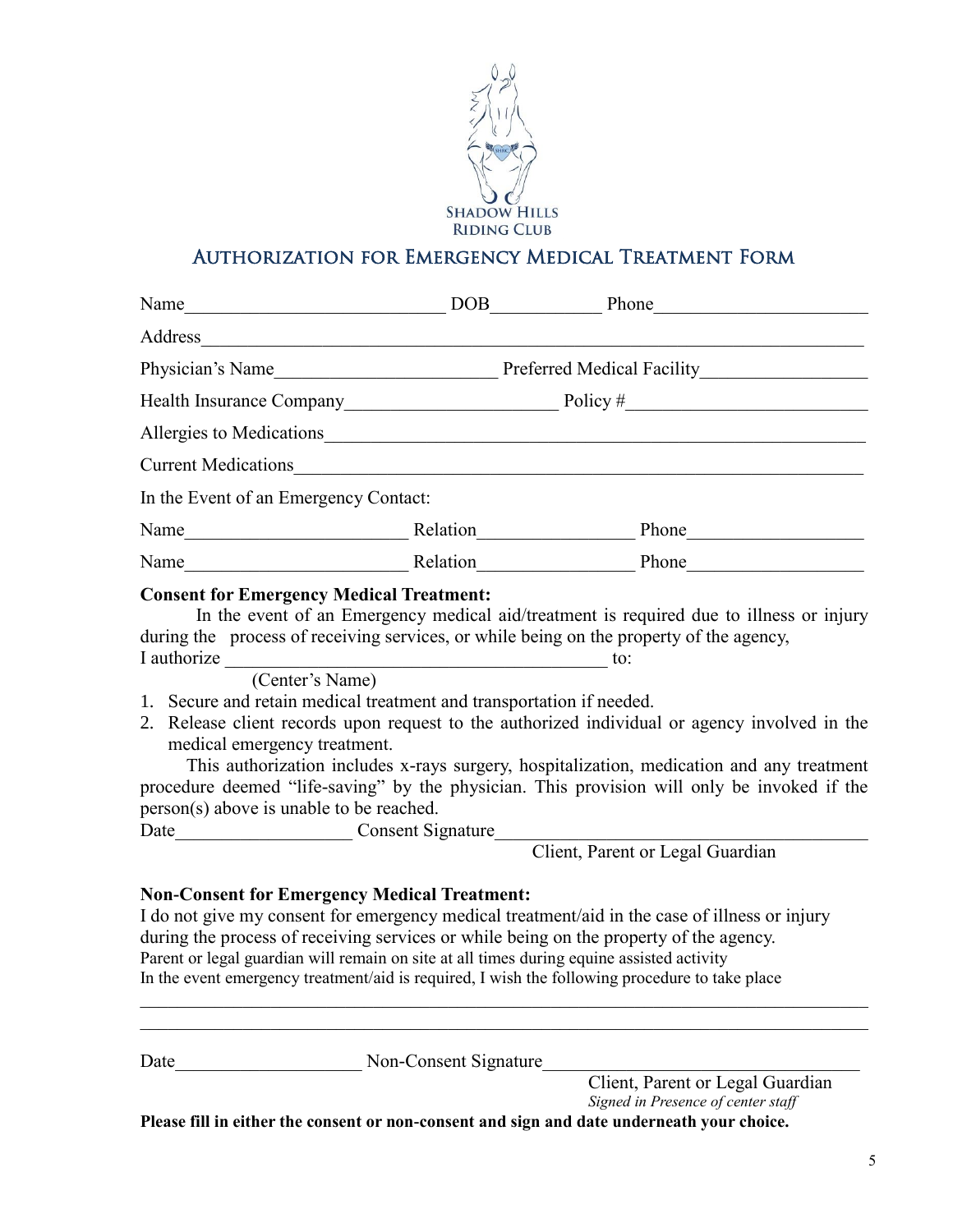

# ANNUAL HEALTH HISTORY AND CONTACT INFORMATION UPDATE FORM

| Date: Name of Participant:                                                                                                                                                                                                       |                     |                |
|----------------------------------------------------------------------------------------------------------------------------------------------------------------------------------------------------------------------------------|---------------------|----------------|
|                                                                                                                                                                                                                                  |                     |                |
| Address:                                                                                                                                                                                                                         |                     | $City:$ $Zip:$ |
| Home Phone: Cell: Cell:                                                                                                                                                                                                          |                     |                |
| Email: (Please print clearly)<br><u>Email:</u> (Please print clearly)                                                                                                                                                            |                     |                |
| Participant DOB: Sex: Sex: Height: Weight: Weight:                                                                                                                                                                               |                     |                |
|                                                                                                                                                                                                                                  |                     |                |
| Emergency Contact Name: 1988                                                                                                                                                                                                     |                     |                |
| Phone: Relationship: Relationship:                                                                                                                                                                                               |                     |                |
| Preferred Medical Facility: Physicians Name: Manuel Medical Facility:                                                                                                                                                            |                     |                |
| Health Insurance Company: Department of Policy#: Policy#:                                                                                                                                                                        |                     |                |
| Current Medications:                                                                                                                                                                                                             |                     |                |
|                                                                                                                                                                                                                                  |                     |                |
|                                                                                                                                                                                                                                  |                     |                |
| Please explain any recent changes in health or behavior status:<br>The matter of the contract of the plane of the contract of the contract of the contract of the contract of the contract of the contract of the contract of th |                     |                |
|                                                                                                                                                                                                                                  |                     |                |
|                                                                                                                                                                                                                                  |                     |                |
|                                                                                                                                                                                                                                  |                     |                |
|                                                                                                                                                                                                                                  |                     |                |
|                                                                                                                                                                                                                                  |                     |                |
|                                                                                                                                                                                                                                  |                     |                |
| Signature:                                                                                                                                                                                                                       | Date: $\frac{1}{2}$ |                |
| Print Name and Relationship:                                                                                                                                                                                                     |                     |                |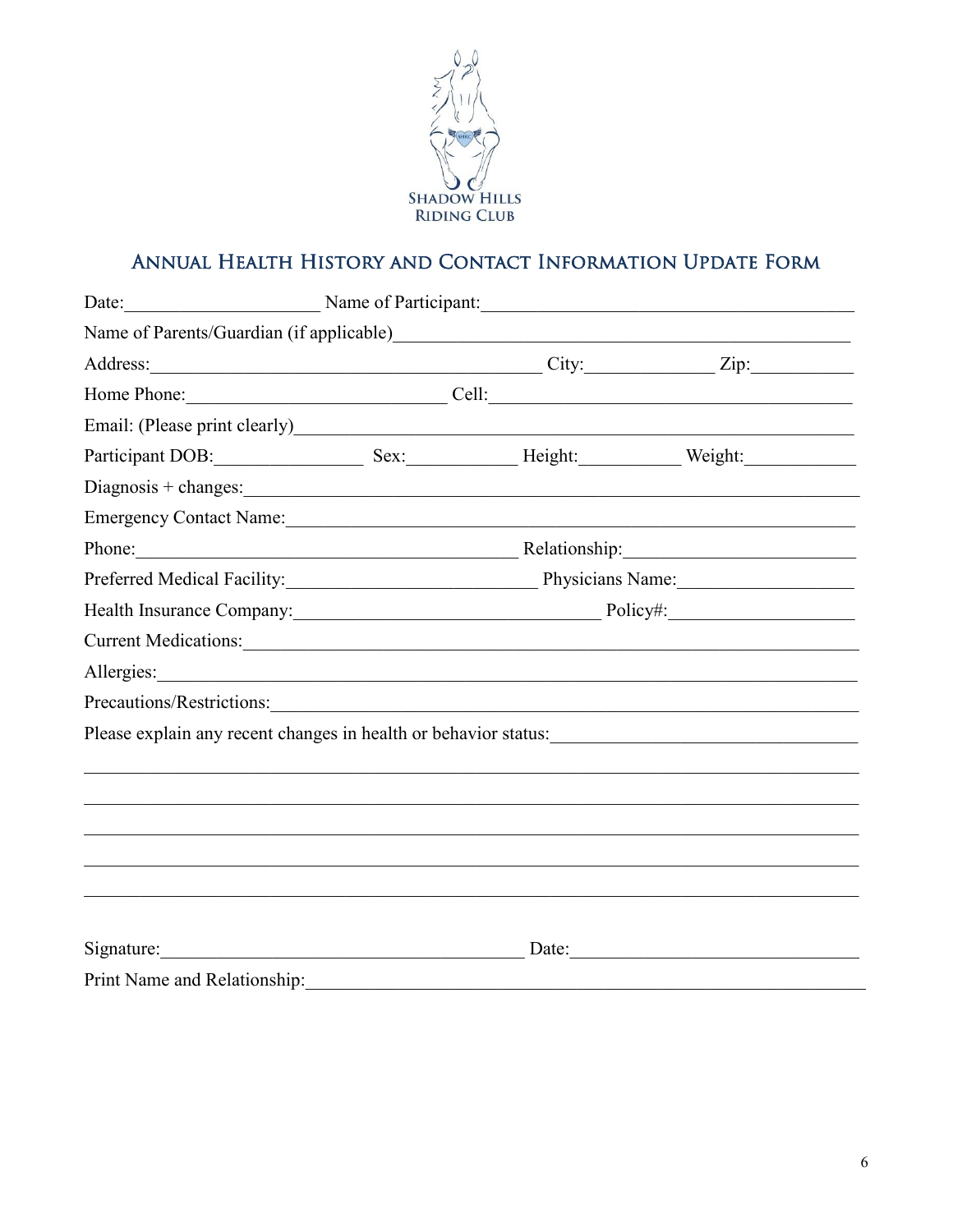

## Possible Reasons for Client Discharge

Please be advised of the following reasons that may lead to discharge from the riding program.

- 1. The client has reached all of their goals and is ready to graduate.
- 2. The client's potential to maintain head and neck control while riding presents a safety concern.
- 3. Inability to follow directions is interfering with progress toward goals.
- 4. Uncontrolled and/or inappropriate behavior that constitutes a safety risk to client, staff and/or horse.
- 5. Client exceeds weight that can safely be managed by staff, volunteers, and/or horses.
- 6. Any change in the client's medical, physical, cognitive, or emotional condition that makes therapeutic riding inappropriate.
- 7. Three scheduled appointments are missed without prior cancellation.
- 8. Non-payment of fees as originally agreed.

I understand and agree with the possible reasons for client discharge.

Signature of Client or Legal Guardian:

Date: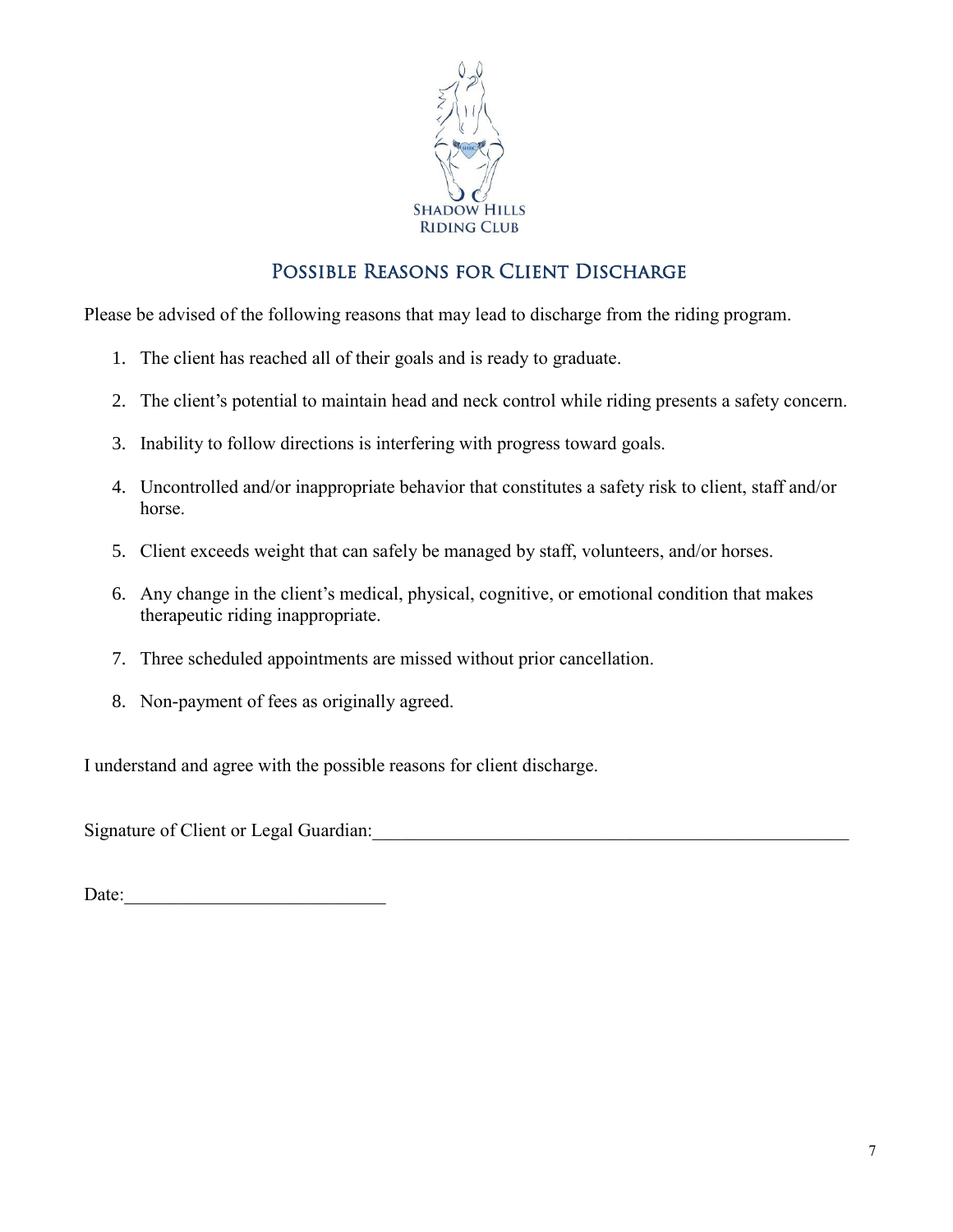

## **SHADOW HILLS RIDER GOALS**

Please help us help you get the most out of your classes by filling out the following goal setting sheet. Please hand back to your instructor at the next class. Thank you.

| Rider name:     |  |
|-----------------|--|
| Parent name:    |  |
| Email address:  |  |
| Class day/time: |  |

All goals are reflective of the next term. The categories are meant as a guideline and may not apply to all students.

| Riding goals:    |  |
|------------------|--|
|                  |  |
|                  |  |
|                  |  |
|                  |  |
| Physical goals:  |  |
|                  |  |
|                  |  |
|                  |  |
|                  |  |
| Cognitive goals: |  |
|                  |  |
|                  |  |
|                  |  |
| Social goals:    |  |
|                  |  |
|                  |  |
|                  |  |
|                  |  |
|                  |  |
| Goals Dated:     |  |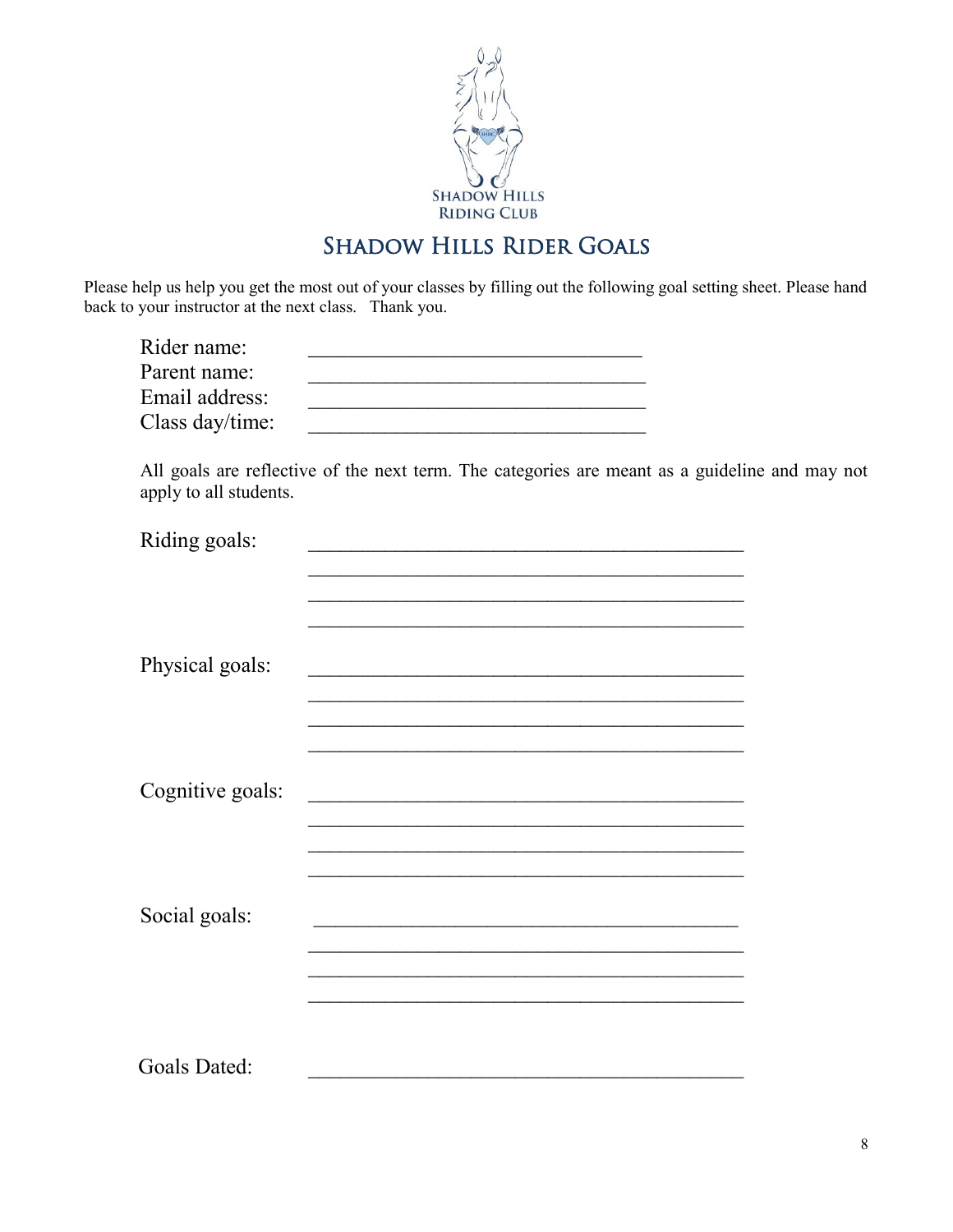

# Information for Physician

The following conditions, if present, may represent precautions or contraindications to therapeutic horseback riding. Please complete the Shadow Hills Medical Release and Health History Assessment forms. Also, please note if any of the following conditions are present, and to what degree.

Spinal Fusion **Allergies** Spinal Instabilities/Abnormalities Cancer Atlantoaxial Instabilities **Poor Endurance** Scoliosis Recent Surgery Kyphosis **Diabetes** Lordosis Peripheral Vascular Disease Hip Subluxation and Dislocation Varicose Veins Osteoporosis Hemophilia Pathological Fractures Hypertension **Coxas Arthrosis** Coxas Arthrosis **Serious Heart Condition** Heterotopic Ossification Stroke (Cerebrovascular Cranial Deficits **Accident**) **Accident** Spinal Orthoses Internal Spinal Stabilization Devices

Hydrocephalus/shunt Behavior Problems Spina Bifida Age under Two Years Tethered Cord **Age Two - Four Years** Chiari II Malformation **Indwelling Catheter** Hydromyelia **Acute Exacerbation** of Paralysis due to Spinal Cord Injury Chronic Disorder Seizure Disorders

# **Orthopedic Medical/Surgical**

# **Neurologic Secondary Concerns**

**(Please give to the rider's physician as a guideline for Therapeutic Riding)**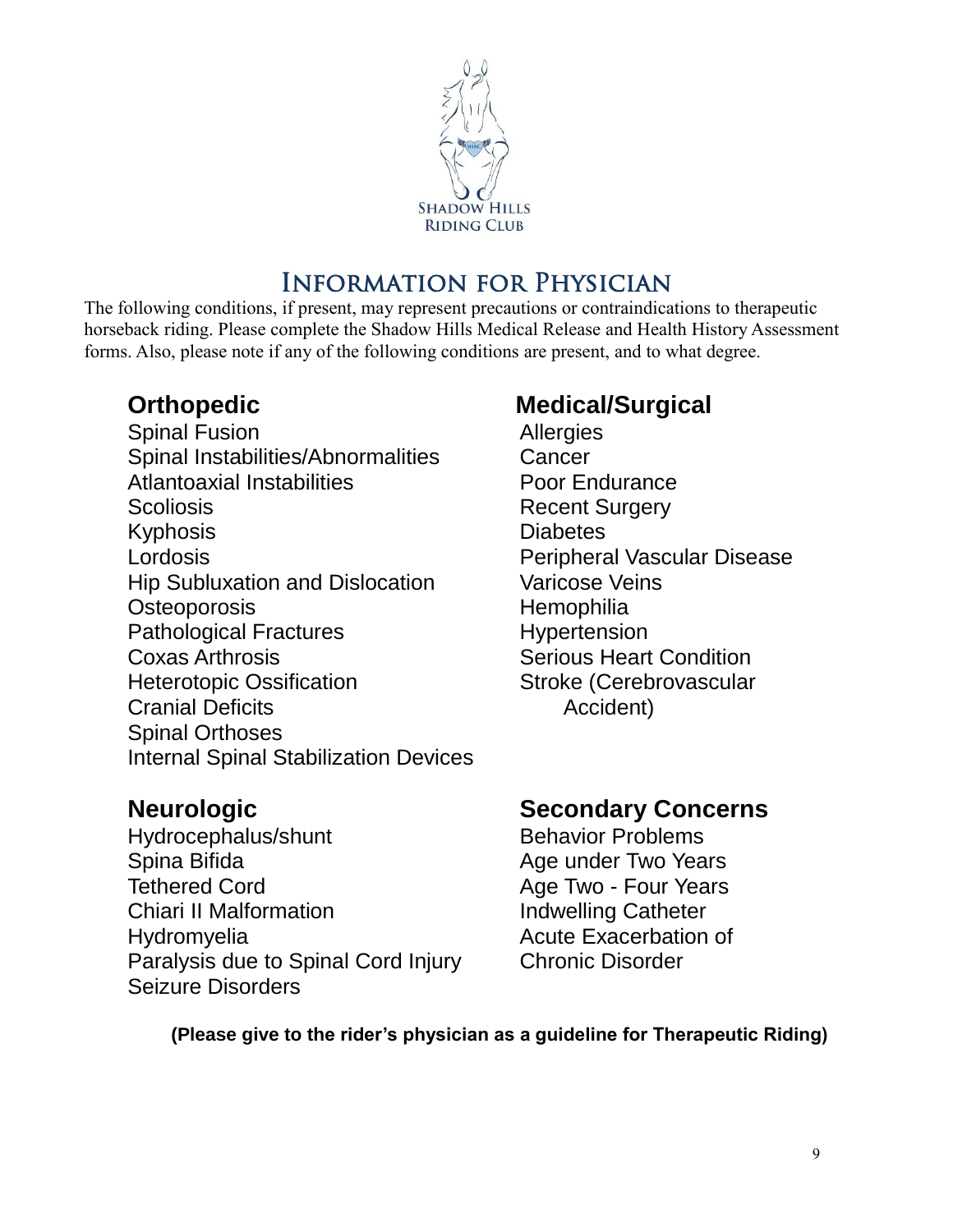

## Rider Health History/ Physician Assessment

| Rider Name                                            | DOB <sub>1</sub>        | Height | Weight         |  |
|-------------------------------------------------------|-------------------------|--------|----------------|--|
|                                                       |                         |        |                |  |
|                                                       | Date of Onset           |        |                |  |
|                                                       |                         |        |                |  |
| Medications                                           |                         |        |                |  |
| Seizures Y N Type Controlled Y N Date of Last Seizure |                         |        |                |  |
| Shunts/Implants/Appliances                            |                         |        |                |  |
|                                                       |                         |        |                |  |
| Mobility: Independent Ambulation Y N                  | Assisted Ambulation Y N |        | Wheelchair Y N |  |
| Neurologic Symptoms of Atlanto Axial Instability      |                         |        |                |  |

 *\* Please indicate and comment on any Special Problem Areas Below:*

| Area                    | <b>Yes</b> | No | <b>Comments</b> |
|-------------------------|------------|----|-----------------|
| Auditory                |            |    |                 |
| Visual                  |            |    |                 |
| Speech                  |            |    |                 |
| Cardiac                 |            |    |                 |
| Circulatory             |            |    |                 |
| Pulmonary               |            |    |                 |
| Neurological/Sensation  |            |    |                 |
| Bowel/Bladder           |            |    |                 |
| Muscular                |            |    |                 |
| Orthopedic              |            |    |                 |
| Allergies               |            |    |                 |
| Behavior                |            |    |                 |
| Cognition               |            |    |                 |
| Emotional/Psychological |            |    |                 |
| Other                   |            |    |                 |